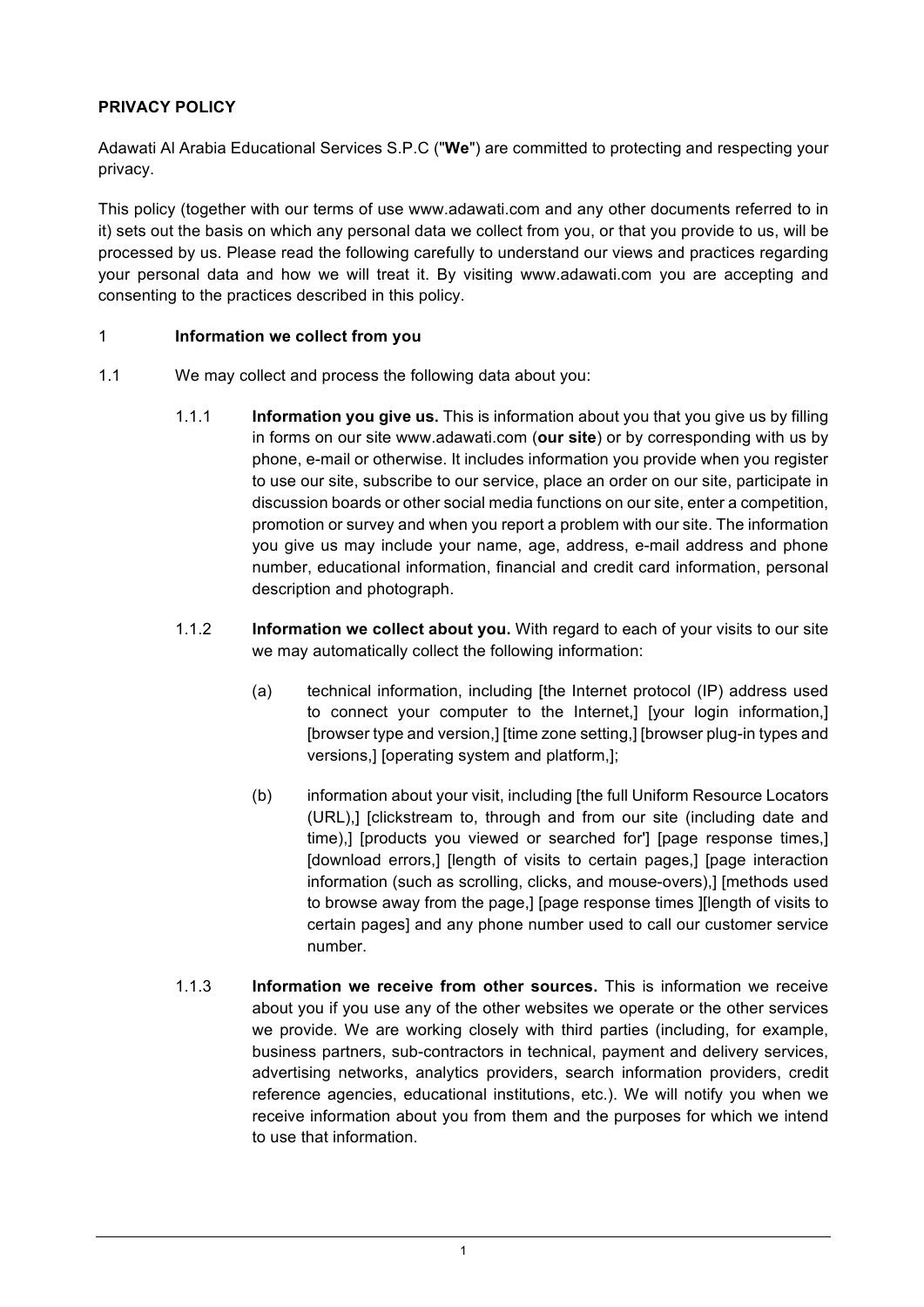### 2 **Cookies**

Our website uses cookies to distinguish you from other users of our website. This helps us to provide you with a good experience when you browse our website and also allows us to improve our site.

#### 3 **Uses made of the information**

- 3.1 We may use information held about you in the following ways:
	- 3.1.1 **Information you give to us.** We may use this information:
		- (a) to carry out our obligations arising from any contracts entered into between you and us and to provide you with the information, products and services that you request from us;
		- (b) to provide you with information about other goods and services we offer that are similar to those that you have already purchased or enquired about;
		- (c) to provide you, or permit selected third parties to provide you, with information about goods or services we feel may interest you. If you are an existing customer, we will only contact you by electronic means (email or SMS) with information about goods and services similar to those which were the subject of a previous sale or negotiations of a sale to you. If you are a new customer, and where we permit selected third parties to use your data, we (or they) will contact you by electronic means only if you have consented to this. If you do not want us to use your data in this way, or to pass your details on to third parties for marketing purposes, please tick the relevant box situated on the form on which we collect your data (the order or registration form) or otherwise indicate this clearly to us;
		- (d) to notify you about changes to our service;
		- (e) to ensure that content from our site is presented in the most effective manner for you and for your computer.
	- 3.1.2 **Information we collect about you.** We may use this information:
		- (a) to administer our site and for internal operations, including troubleshooting, data analysis, testing, research, statistical and survey purposes;
		- (b) to improve our site to ensure that content is presented in the most effective manner for you and for your computer;
		- (c) to allow you to participate in interactive features of our service, when you choose to do so;
		- (d) as part of our efforts to keep our site safe and secure;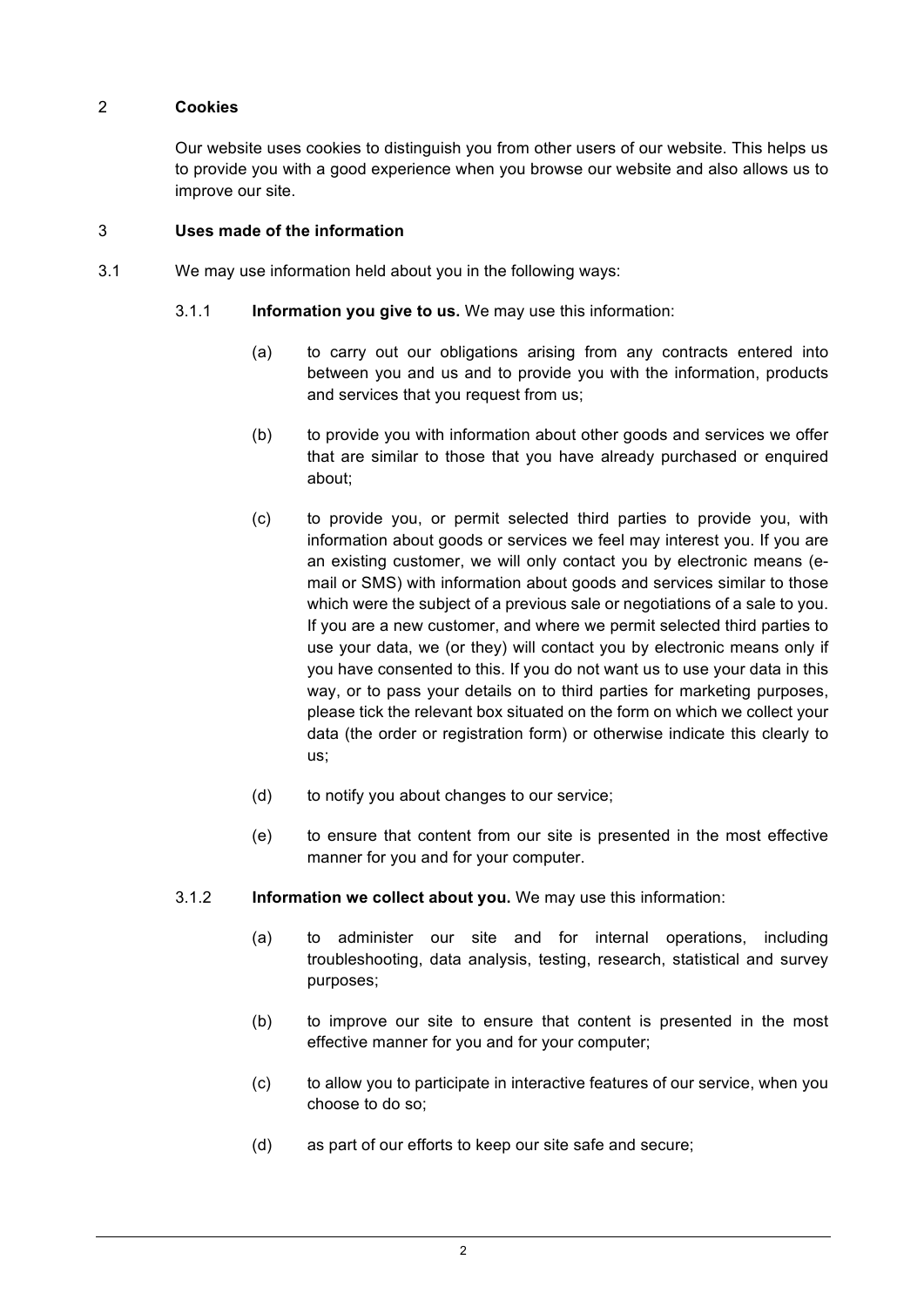- (e) to measure or understand the effectiveness of advertising we serve to you and others, and to deliver relevant advertising to you;
- (f) to make suggestions and recommendations to you and other users of our site about goods or services that may interest you or them.
- 3.1.3 **Information we receive from other sources.** We may combine this information with information you give to us and information we collect about you. We may use this information and the combined information for the purposes set out above (depending on the types of information we receive).

### 4 **Disclosure of your information**

- 4.1 You agree that we have the right to share your personal information with:
	- 4.1.1 Any member of our group, which means our subsidiaries, our ultimate holding company and its subsidiaries.
	- 4.1.2 Selected third parties including:
		- (a) our professional advisers;
		- (b) business partners, suppliers and sub-contractors for the performance of any contract we enter into with them or you;
		- (c) advertisers and advertising networks that require the data to select and serve relevant adverts to you and others;
		- (d) analytics and search engine providers that assist us in the improvement and optimisation of our site;
		- (e) credit reference agencies for the purpose of assessing your credit score where this is a condition of us entering into a contract with you.
	- 4.1.3 We will disclose your personal information to third parties:
		- (a) In the event that we sell or buy any business or assets, in which case we will disclose your personal data to the prospective seller or buyer of such business or assets;
		- (b) If Adawati Al Arabia Educational Services S.P.C or substantially all of its assets are acquired by a third party, in which case personal data held by it about its customers will be one of the transferred assets;
		- (c) If we are under a duty to disclose or share your personal data in order to comply with any legal obligation, or in order to enforce or apply our terms of use and other agreements; or to protect the rights, property, or safety of Adawati Al Arabia Educational Services S.P.C, our customers, or others. This includes exchanging information with other companies and organisations for the purposes of fraud protection and credit risk reduction.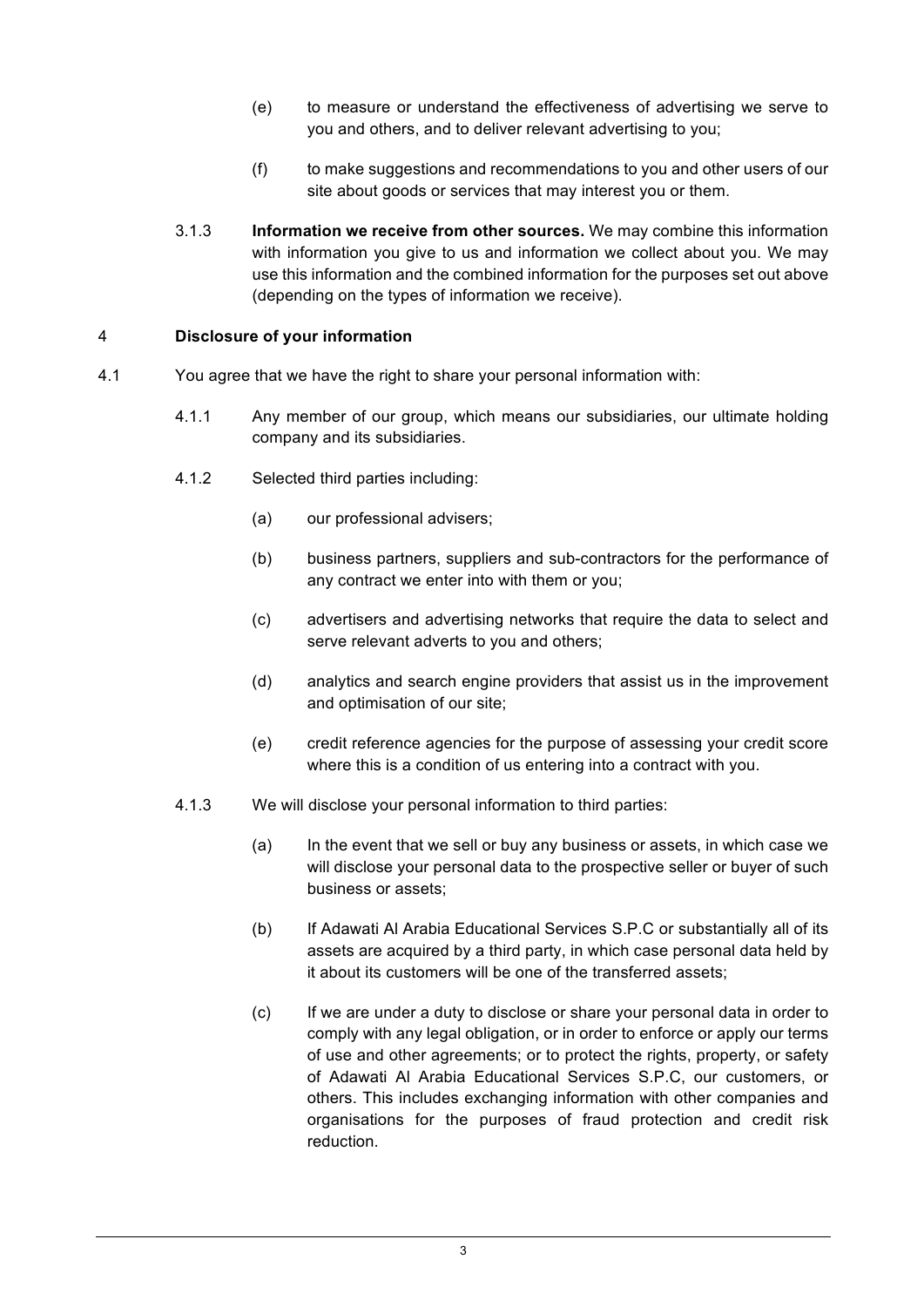## 5 **Where we store your personal data**

- 5.1 The data that we collect from you will be transferred to, and stored in the US. Data may also be processed by staff operating outside Bahrain or the US who work for us or for one of our suppliers. This includes staff engaged in, among other things, the fulfilment of your order, the processing of your payment details and the provision of support services. By submitting your personal data, you agree to this transfer, storing or processing. We will take all steps reasonably necessary to ensure that your data is treated securely and in accordance with this privacy policy.
- 5.2 All information you provide to us is stored on our secure servers. Any payment transactions will be encrypted using SSL technology. Where we have given you (or where you have chosen) a password which enables you to access certain parts of our site, you are responsible for keeping this password confidential. We ask you not to share a password with anyone.
- 5.3 User accounts on the Adawati site are created by individual users, parents and educational institutions. We do not permit children under the age of 13 to create a user account or subscribe to a service and we do not knowingly collect personally identifying information from children under the age of 13 without the consent of a parent or educational institution.
- 5.4 Unfortunately, the transmission of information via the internet is not completely secure. Although we will do our best to protect your personal data, we cannot guarantee the security of your data transmitted to our site; any transmission is at your own risk. Once we have received your information, we will use strict procedures and security features to try to prevent unauthorised access.

#### 6 **Your rights**

- 6.1 You have the right to ask us not to process your personal data for marketing purposes. We will usually inform you (before collecting your data) if we intend to use your data for such purposes or if we intend to disclose your information to any third party for such purposes. You can exercise your right to prevent such processing by checking certain boxes on the forms we use to collect your data or otherwise indicating this clearly to us. You can also exercise the right at any time by contacting us at info@adawati.com.
- 6.2 Our site may, from time to time, contain links to and from the websites of our partner networks, advertisers and affiliates. If you follow a link to any of these websites, please note that these websites have their own privacy policies and that we do not accept any responsibility or liability for these policies. Please check these policies before you submit any personal data to these websites.

#### 7 **Access to information**

7.1 You have a right to get a copy from us of the personal information we hold about you. If you wish to receive a copy of this information please address your request to us (contact details below). We will deal with your request promptly and in any case at least within 45 days of the date of receiving it. We will correct or delete inaccurate or incomplete personal information we hold about you at your request.